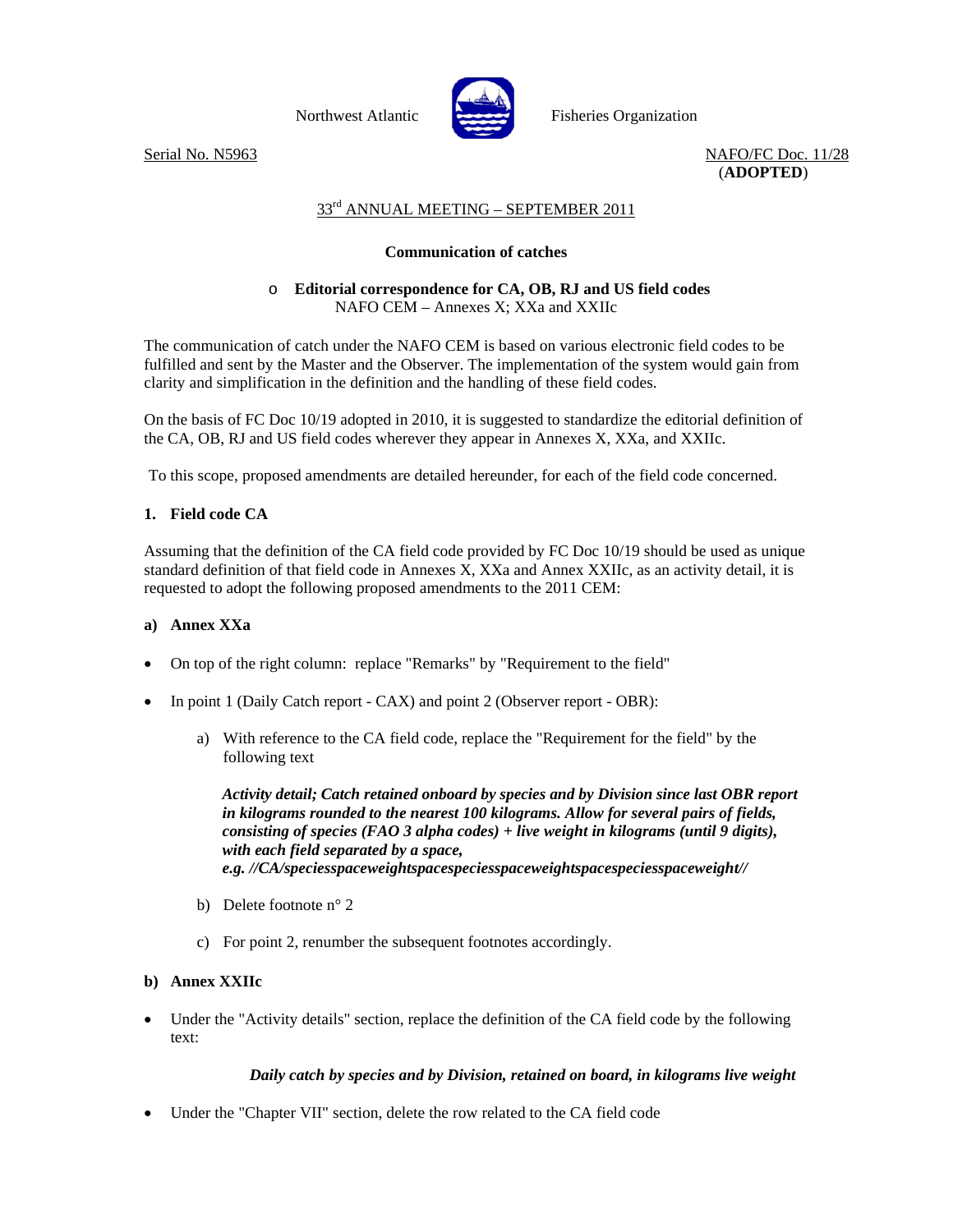#### **2. Field code OB**

The OB field code always refers to the total quantity of fish on board by species at the moment of sending the hail message concerned.

Assuming that a unique edition of this definition would favour clarity, it is requested to adopt the following proposed amendments to the 2011 CEM:

#### **a) Annex X**

- With reference to the OB field code, replace the "Requirement for the field" by the following text:
	- a) in point 1 (Catch on Entry report COE):

*Activity detail; Total quantity by species on board rounded to the nearest 100 kg, upon entry in the RA. Allow for several pairs of fields, consisting of (FAO 3 alpha codes) + live weight in kilograms (until 9 digits), with each field separated by a space, e.g. //OB/speciesspaceweightspacespeciesspaceweightspacespeciesspaceweight//*

b) in point 3 (Catch on crossing Boundary - COB)

*Activity detail; Total quantity by species on board rounded to the nearest 100 kg, upon crossing the 3L border. Allow for several pairs of fields, consisting of (FAO 3 alpha codes) + live weight in kilograms (until 9 digits), with each field separated by a space, e.g. //OB/speciesspaceweightspacespeciesspaceweightspacespeciesspaceweight//*

c) in point 5 (Catch on Exit - COX)

*Activity detail; Total quantity by species on board rounded to the nearest 100 kg, upon exit from the RA. Allow for several pairs of fields, consisting of (FAO 3 alpha codes) + live weight in kilograms (until 9 digits), with each field separated by a space, e.g. //OB/speciesspaceweightspacespeciesspaceweightspacespeciesspaceweight//*

d) in point 6 (POR message)

*Activity detail; Total quantity by species on board rounded to the nearest 100 kg, in advance of landing of the transhipped quantities. Allow for several pairs of fields, consisting of (FAO 3 alpha codes) + live weight in kilograms (until 9 digits), with each field separated by a space, e.g. //OB/speciesspaceweightspacespeciesspaceweightspacespeciesspaceweight//*

- **b) Annex XXIIc**
- With reference to the OB field code under the "Activity details" section, replace the definition by the following text:

#### *Total quantity by species on board the vessel at the moment of sending the hail message concerned in kilograms live weight*

#### **3. Field codes RJ and US**

Assuming that the reporting by Division of discard (field code RJ) and undersized (field code US) fish in accordance with CEM Article 62.4 is an activity detail that should be part of the definition of each field code to favour clarity, it is requested to adopt the following proposed amendments to the 2011 CEM: